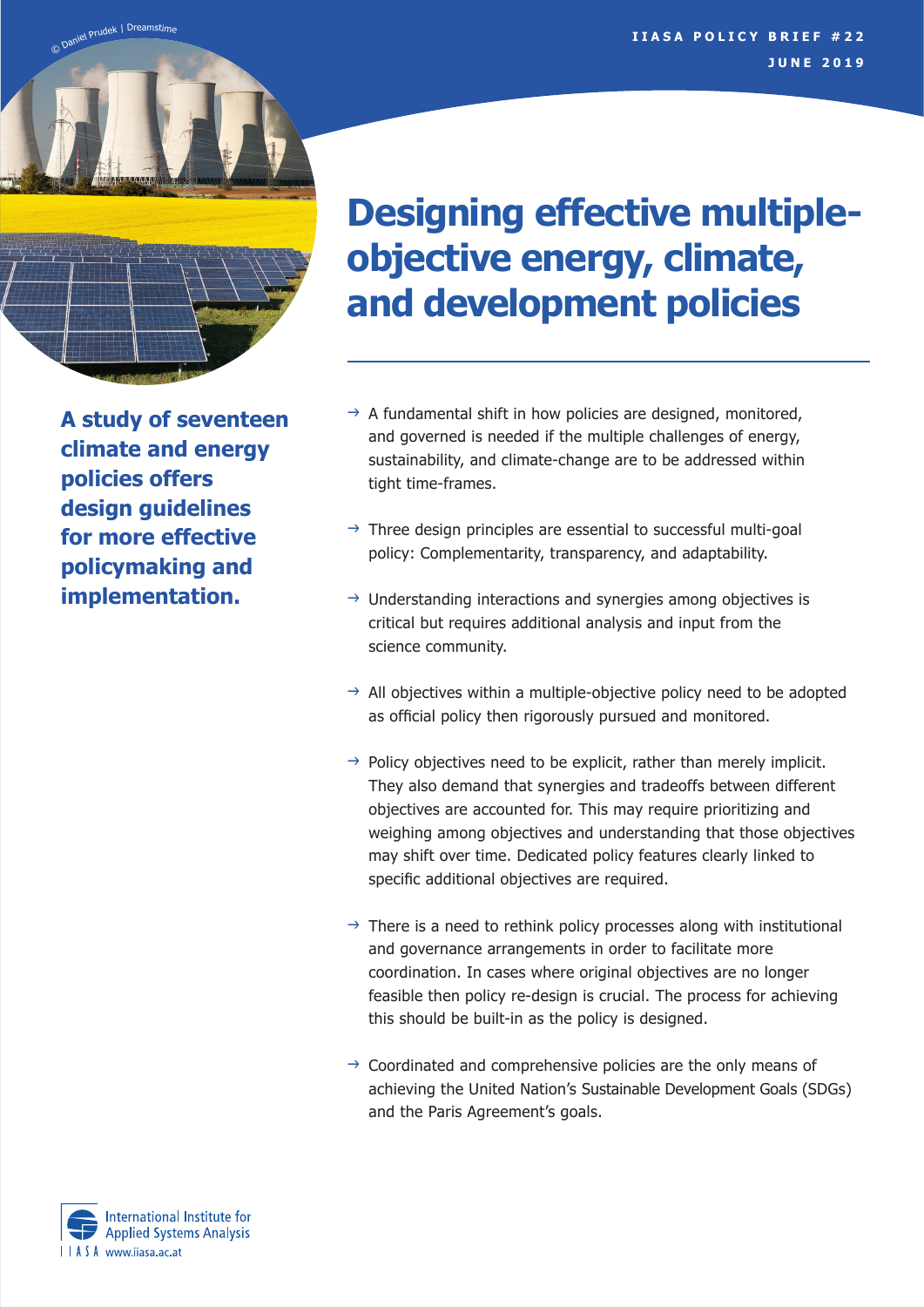A study of seventeen climate and energy policies many of them national flagship programs - offers design guidelines for more effective policymaking and implementation. The benefit to be gained from better policy is clear: more rapid progress toward the objectives of the 2015 Paris Agreement and the United Nation's SDGs.

In all cases studied, policies were driven by both climate and development concerns. Such policies can be challenging to design, implement, and monitor because of the requirement for coordination across sectors and implementing agencies.

Poor policy design can lead to a single dominant objective working to the disadvantage of other objectives. Often that dominant objective is linked to the agency tasked with its execution, e.g. an energy ministry which has little expertise in climate or development might fail to adequately meet additional goals.

IIASA researchers and colleagues from other institutions found that adhering to specific design principles can lead to more effective multiple-objective policies which deliver timely and desirable results. Current government organisational systems often act as a barrier to implementation, e.g. ministries working in silos with poor collaboration between different sectors and institutions. Opportunities for effective ways to promote progress towards additional policy goals are often missed.

## **Background**

There is no easy path to the targets set out in the Paris Agreement or the SDGs, but this study indicates that poor policy design and implementation is making the path longer and more difficult than it need be. Governments are correctly applying well founded science and technology to policy and target setting but failing to hit those multiple targets through lack of experience with multiple-objective policy design.

In most cases studied, a single objective dominates, often a core goal of the agency tasked with its execution. Other objectives are often only reflected in an implicit way, for instance, as a nice-to-have addition. Collaboration between different ministries, institutions, layers of bureaucracy, and industry are often not

explicitly written into a policy. Trade-offs between different goals are rarely considered. The conclusion is that not just one dominant objective, but all policy objectives must be rigorously pursued and monitored while applying three major design principles.

# **Multiple objective policies can succeed or fail**

Policies deploying renewable energy often seek synergies with industry to create employment and grow economies. These are classic multiple-objective policies which aim to simultaneously yield environmental and socioeconomic benefits. Case studies reveal that design factors will strongly influence the degree to which such policies succeed. As an example, South Korea's renewable energy policy also aimed to develop renewable technologies into competitive industries, thus creating wealth while addressing climate change concerns, a laudable policy. However, the policy neglected to include industrial policy elements which eventually resulted in limited growth of the country's renewable energy industrial base.

In the case of China's Green Lights Program the outcome was much closer to the original policy targets. An energy efficiency program was closely linked with industrial development objectives. This created the essential technological foundations for China's domestic efficient lighting industry (Guo & Pachauri 2017).

### **Important multiple-objective policy elements**

- $\rightarrow$  Explicit identification of objectives
- $\rightarrow$  Explicit analysis of interactions among objectives
- $\rightarrow$  Weighting of objectives
- $\rightarrow$  Clear communication and management of expectations
- $\rightarrow$  A broad and transparent set of indicators for monitoring and evaluation
- $\rightarrow$  Use of sound and comprehensive data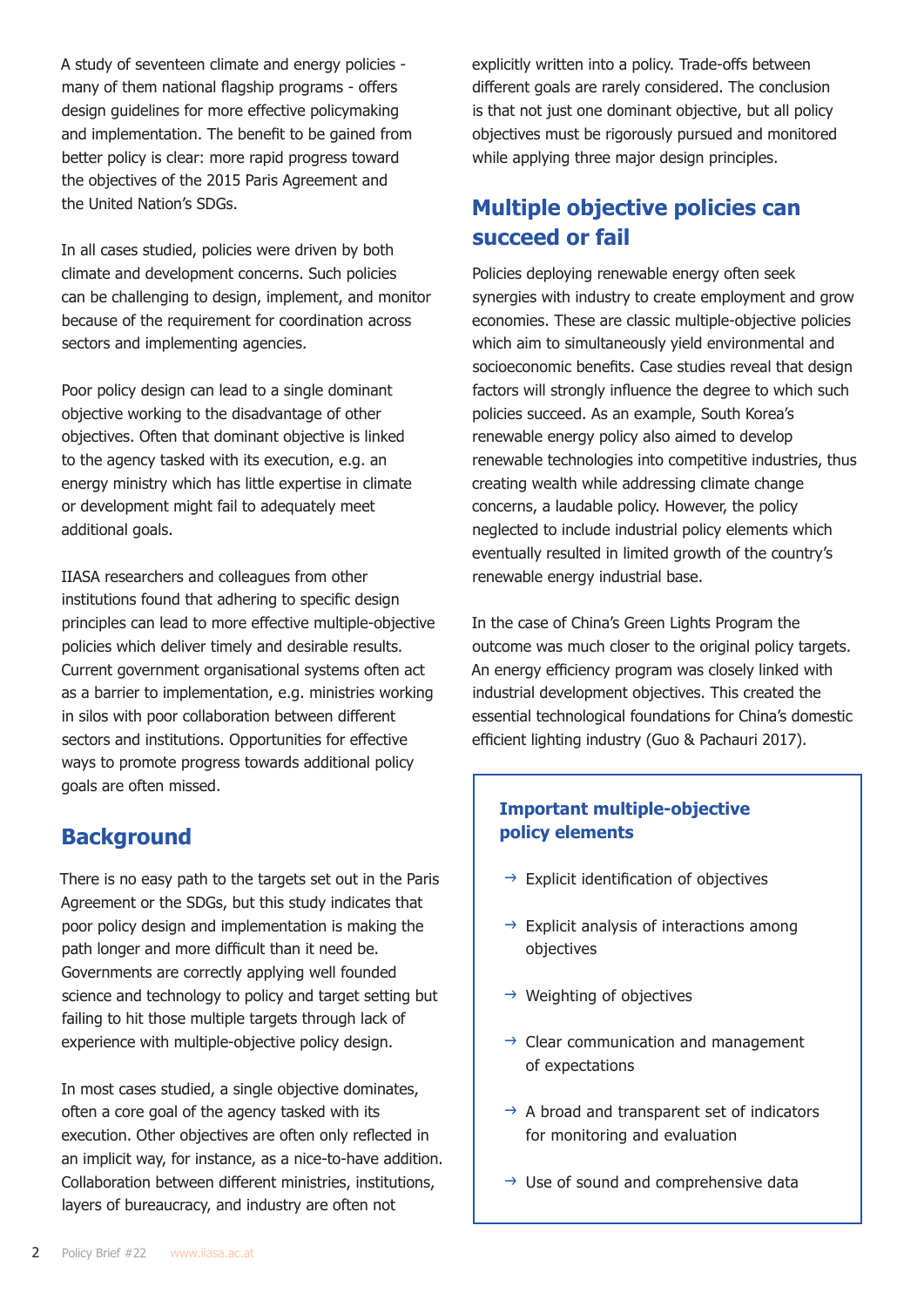

*Overview of selected case studies and overall research strategy*

In summary, the program achieved its primary objective of electricity savings while establishing a globally competitive efficient lighting industry to meet growing domestic demand and exports. So what are the lessons for future policy design? First and foremost, the implementation of a decision-design process is necessary in which objectives are weighted against each other and policies are designed to maximize total benefits across all of them.

# **Three design features essential to successful multiple-objective policy**

#### **Complementarity: Balancing multiple objectives**

Complementarity involves a significant shift from the traditional single objective view of policy making. It addresses the prevailing misconception in policy design

that a single instrument is sufficient to achieve simultaneous multiple objectives. It requires that specific additional objectives are woven into complementary policies in a way which balances impacts and achieves objectives other than the primary one.

#### **Adaptability: Policy reacting to change**

Think about policies as a sequence of measures with contingency plans ready for deployment as objectives change. Thus policies must be durable but adaptable. When original objectives turn out to be unachievable, reform and policy re-design is crucial to align it with the changed objectives. This has implications for monitoring systems: Can the policy react to new government priorities, evolving energy systems, or new technologies? Changing market conditions have also been shown to severely impact policy outcomes.